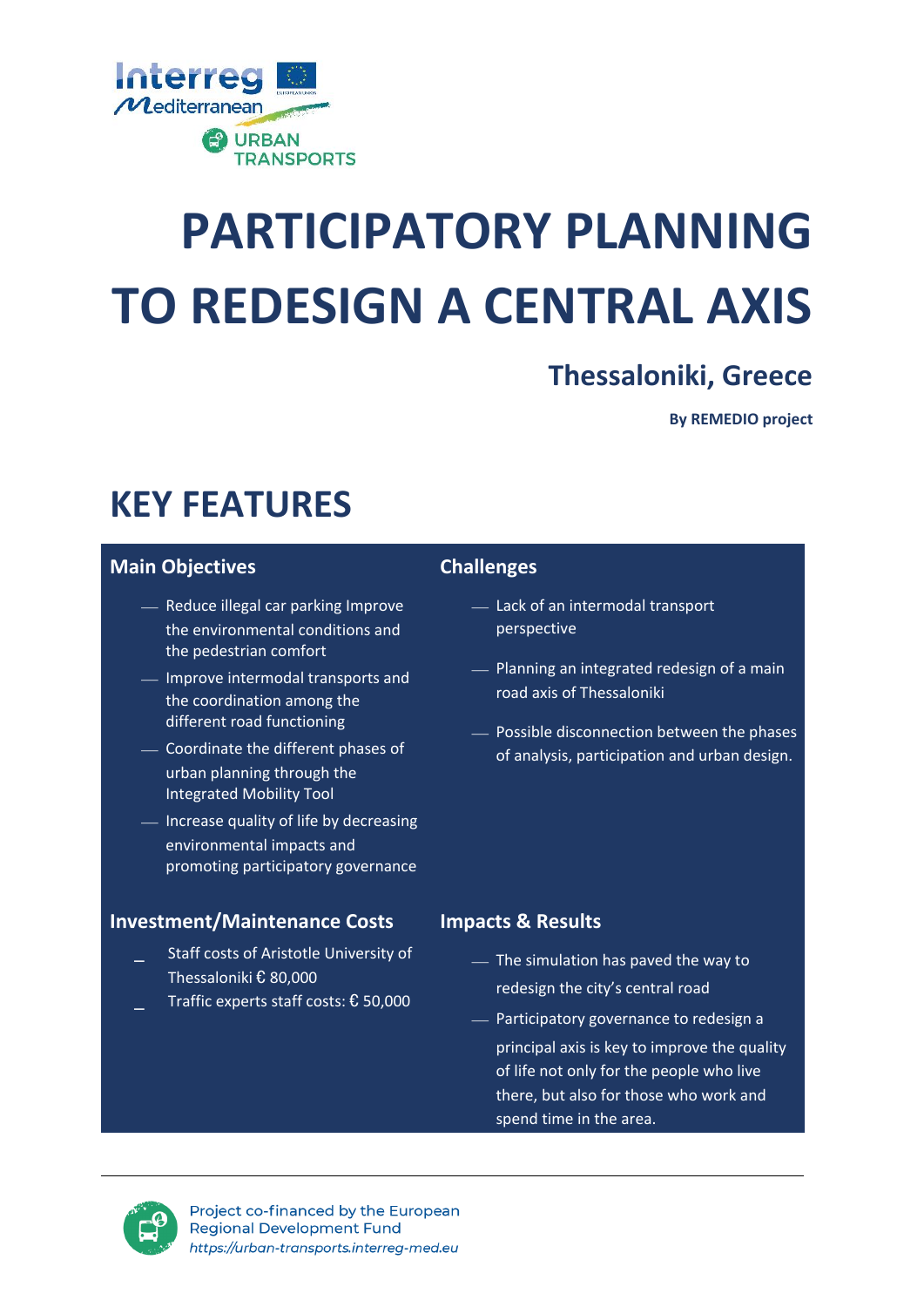



## **CONTEXT**

As part of the REMEDIO project, a participative process has been developed in order to face the urban redesign of one of the principal roads of Thessaloniki, following the general SUMP concepts.

In Thessaloniki, the redesign of an important urban road axis of the city which faces congestion issues was proposed. The vision and objectives were developed thanks to public consultation to record stakeholders' and citizens' opinions and technical processing with relevant experts. The active involvement of stakeholders in planning helped create ownership on the final solution.

### **REMEDIO PROJECT DESCRIPTION**

High-density areas surrounding the city centres with commercial and directional roads often suffer from traffic jams. Beyond pollution, there are several consequences associated with traffic congestion, like the risk of becoming a wound in the city connectivity system, or a factor of additional economic crisis and even social exclusion.

The main objective of the project was to strengthen the capacity of cities to use low carbon transport systems and include them in their urban plans by testing existing mobility solutions, through an assessment tool, called the Integrated Modelling Tool. The IMT is a multi-thematic modelling suite, designed to test and evaluate the effectiveness of soft actions mobility solutions), and participatory governance schemes.

The main project outputs have been:

(a) The creation of an Integrated Modelling Tool (IMT) for low carbon mobility solutions assessment

(b) To set a new participative governance model for roads, based on the "horizontal condominium" concept, an innovative model of participatory governance based on sharing a common vision together with the main stakeholders

(c) To pilot mobility measures

(d) Develop awareness and educational paths on sustainable urban mobility behaviour.

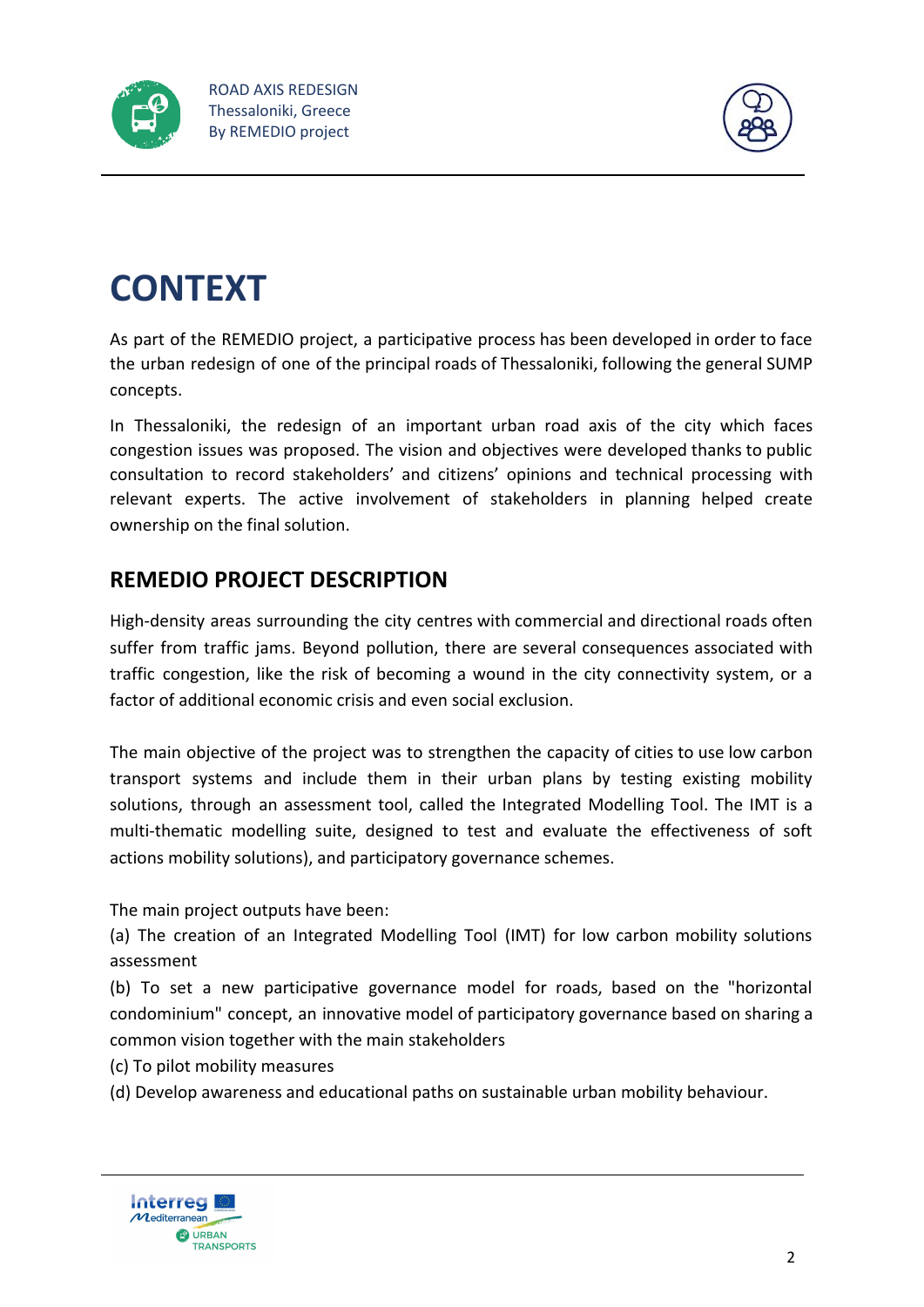



### **HEAR THE PIONEER CITY'S VOICE**

Technical researchers from Aristotle University of Thessaloniki, urban planning experts, local associations of the civil society and citizens have worked together to redesign one of the main central axis of the city (Ethnikis Antistaseos, Vasilissis Olgas, Vasileos Georgiou and Manoli Andronikou Streets, 6.2 km long, passing through two Municipalities, namely Thessaloniki and Kalamaria). The pilot axis is also a road with mixed uses with important commercial activity and tall buildings all along the axis crossing a high-density residential area.

The intervention has seen the participation of urban planning experts from the Municipality offices, together with the Major Development Agency Thessaloniki S.A. (former Metropolitan Development Agency of Thessaloniki S.A.), who took into account the functionality of the road axis while addressing sensitive societal aspects such as people with disabilities and liveability of the street, and yet with a focus on aesthetics (the redesign should address not only the ground street itself but also the other levels of the building façades).

Beyond redesigning the road, the Major Development Agency Thessaloniki is reconsidering the last-mile transport and handling of goods, the road safety issues and the problem of illegal parking (such a common issue along the axis especially at peak hours). The redesign has taken the form of a study and visual concept, but it has not yet been implemented. The plan is linked also to the forthcoming opening of the subway and the definition of the city SUMP. A MoU has been signed between the Greek project partners, local authorities and important stakeholders involved in the redesign of the road axis in an effort to actively proceed in finding the required sources of funding.

The deployment of this pilot action is backed by the REMEDIO methodology that focuses on enhancing the participatory process and on highlighting, through the use of the Integrated Modelling Tool (IMT), the social and environmental benefits that the solution of the road axis redesign can bring.

Concerning the participatory process, lots of efforts have been put on involving different types of people, not only with seminars and open events to inform them on the upcoming project for the city, but also with group studies, interviews and online surveys. For example, five possible scenarios of the road axis redesign were presented for public vote; the one

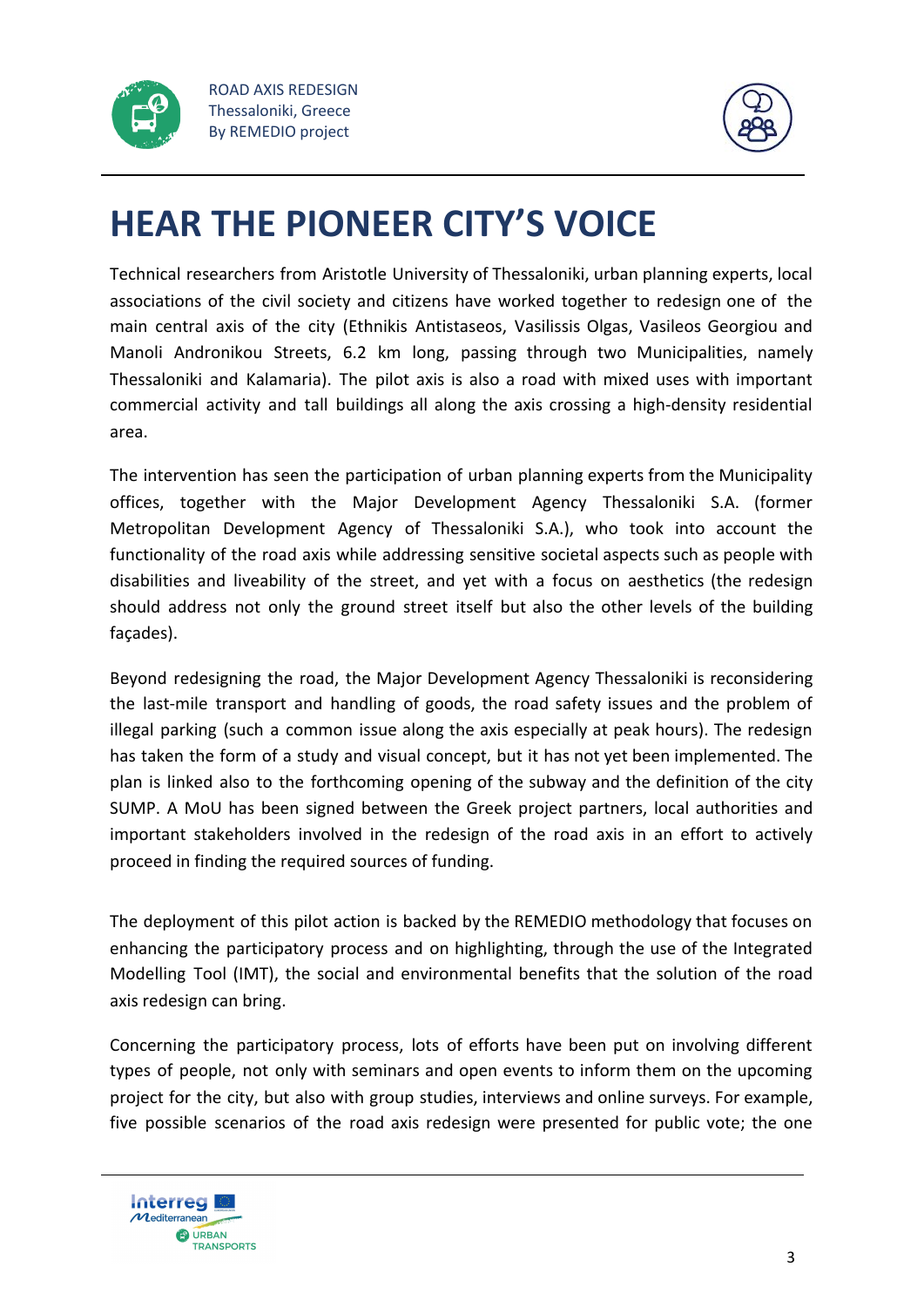



which reached the highest score is the one which will be implemented whenever resources are made available. Because the pilot action concerns a very important axis of the city, connecting the city centre to its suburbs and the airport, stakeholders' involvement was achieved with no major difficulties. An additional MoU has been signed with social parties, citizen groups, NGOs.

The IMT has been applied to evaluate impacts of traffic scenarios as following:

- − Reduction by 10% of the passenger cars and motorcycles traffic flow on the axis associated with the road axis redesign, or
- − Reduction by 20% of the passenger cars and motorcycles traffic flow on the axis associated with the road axis redesign, while increasing public transport service, and
- − Reduction of 1-hour time slot for freight distribution as a result of the regulated timetable of freight transport.

The integrated data analysis gave as a result (for each of the previous, compared to the current situation) the impacts data in terms of:

- − Traffic fuel consumption
- − Traffic noise
- − Traffic pollutant emissions and carbon footprint
- − Traffic pollution
- − Public health (linked to critical respiratory and cardiac health problems, estimates on hospitalization and cure resulting in estimated reduction of social health costs).

### **Major issues encountered**

⎯ When working with different categories of stakeholders and groups of people, it can be challenging to make them all agree on some specific topics, where self-interest or strongly rooted behaviour tend to create conflicts and blur social convenience. This was the case when addressing the issue of illegal parking along the road, during the redesign of the axis. Business owners feared losing clients, citizens saw difficulties in reaching the services they need because of denied parking or fines. A good planning takes in consideration all these concerns, while showing the "big picture" of an integrated approach: the proposed solution generates one or more immediate

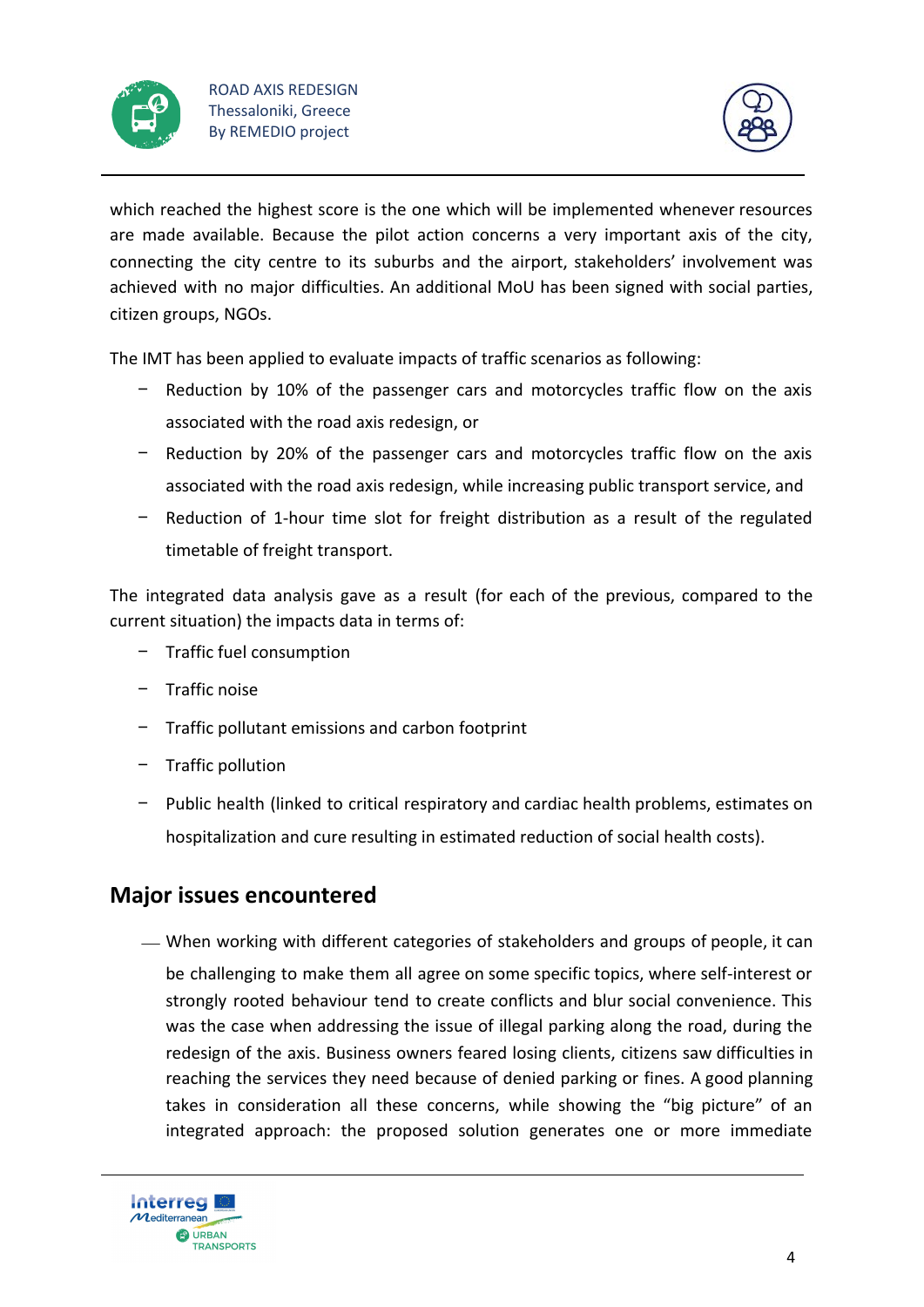



effects, but also triggers a series of further changes and consequences that will tend to influence people's behaviour. In this specific case, parking spaces are being removed from critical spots, some others will be guaranteed but better managed. As a result, public transport and traffic flow will improve. The implication is that buses will be on time and their trips could become more frequent. In addition, the redevelopment of the road axis should also include bike lanes, and wider sidewalks. So different options of sustainable mobility are offered to people, whose habits can change for good.

 $-$  The use of the IMT requires accuracy and the instrument could look demanding, yet it is not difficult to use, since technical staff working in municipalities and eager to use it, can be guided in how the tool works and how input and output data are used. What can be an issue, however, is to get specific data, especially the ones related to public health. If a Municipality is really committed, though, these data can be accessed and used.

### **Investment/maintenance costs**

The staff costs of Aristotle University of Thessaloniki for the application of IMT in order to perform the environmental assessment of the redesign of the road axis in Thessaloniki (including IMT use for the base case, 2 traffic scenarios associated with the redesign, 1 traffic scenario related with the regulated timetable of freight transport) was about to  $\epsilon$  80,000. There has been efforts also by traffic experts, quantifiable to  $\epsilon$  50,000 approximately.

If Aristotle University of Thessaloniki should transfer the similar effort in another area, given the acquired know-how, the costs could roughly be reduced by about 50%. Simpler mobility solutions (IMT provides a lot of options) associated with the environmental assessment of less traffic scenarios could potentially cost less. Yet, it is important to know a license is needed for one of the IMT modules. The license cost, or an extension of it, should be verified in case of interest.

### **Positive side effects and continuity of the measure**

The IMT is a successful integrated instrument that gives evidence of the environmental impacts that a mobility solution can have. It has awakened the interest of the local public authorities, willing also to use the same approach and instrument on other road axis of the